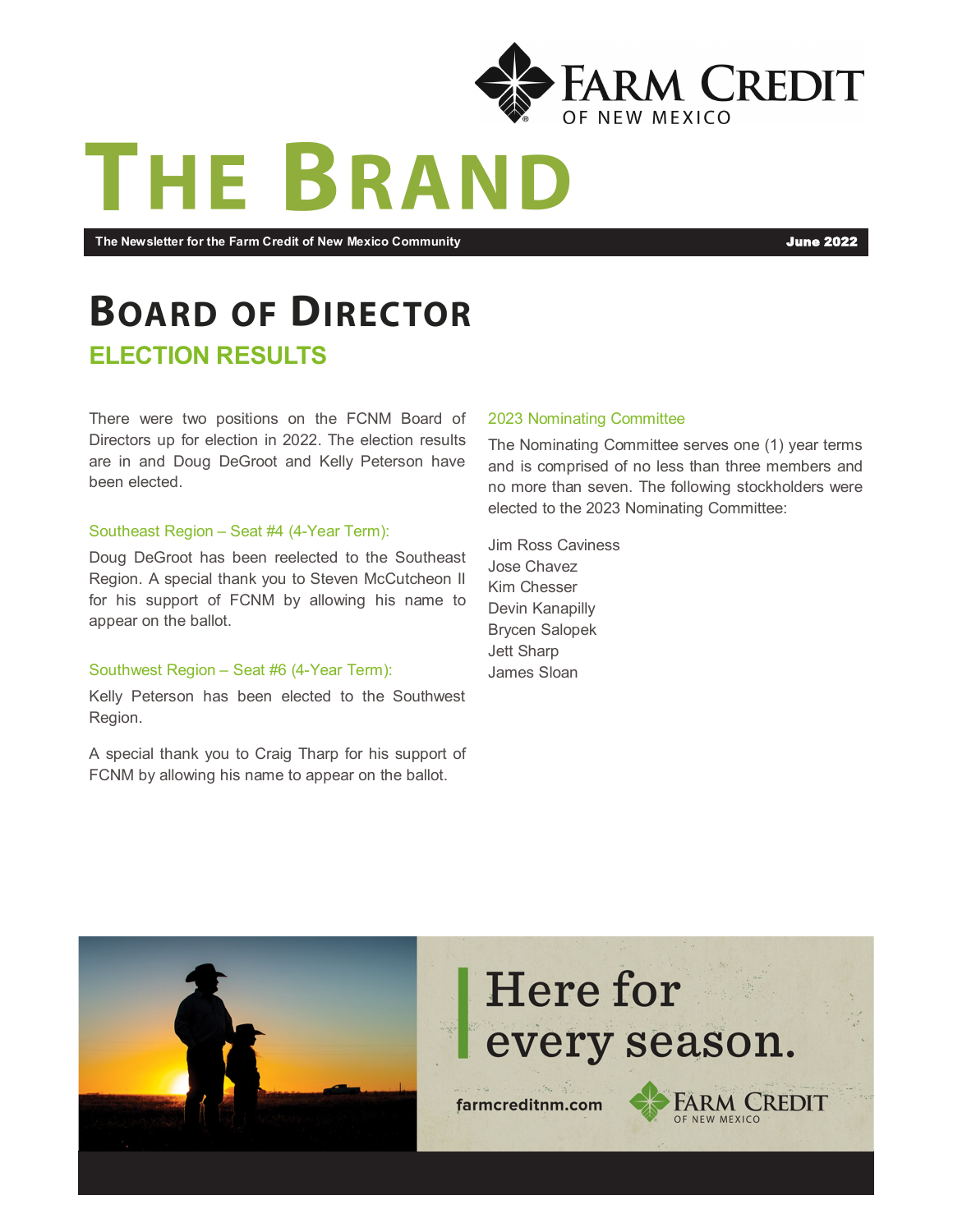

#### *By Tania Privette*

Fun, selfless, honest, kind, compassionate, giving, you eat spaghetti and then wrestle a bear, you get source of knowledge, "go-to" person, role model, car-your face licked! As a young man he has had all the ing, teacher, mentor and great cook are just a few of glamourous farm jobs such as shoveling horse mathe words that Neal Hurley's coworkers use to de-nure, hauling hay and building fences. One day Neal scribe him.

Celebrating 20 years at Farm Credit and 35 years as an appraiser, Neal Hurley was selected for the CREED Spotlight as one that does his job well and has accountability to the team. So, when asked about what Accountability to the Team meant to him, he said it is "understanding your role within the com-learned in his early 20's has stayed with him all of pany and diligently striving for competency in your these years. chosen profession, communicating realistic expectations and meeting commitments you have made. You When asked about how he incorporates doing his job need to understand how your job performance im-well into his daily job duties and life, Neal says it is pacts others' ability to complete their tasks, duties easily summed up into one word… "Care". He says "I and job performance."

In May 2002, with 2 boys to care for, Jay and Connor, that were "a visit to the urgent care waiting to happen", Neal accepted an opportunity to work at and appreciation of others without ever asking to be FCNM. This allowed Neal to continue to do work that in the spotlight for doing so. He has been known to he really enjoys while also providing healthcare for his family. Before working at FCNM, Neal worked as leave gifts for others at holidays, cook up a mean an appraiser for Sunwest Bank, Boatman's Bank, meal and take cookies to the other branches to name Nations Bank and Bank of America and comments just a few. that he is a "merger and acquisition" survivor. He has also been a residential and commercial appraiser in FCNM is fortunate to have someone that does his job addition to his farm appraisal experience. Working at so well, is accountable to others, and cares! Thank FCNM has allowed him to see really cool places that you, Neal. many people don't get to and he gets to meet people he would never otherwise meet. Neal considers it a great day when he has been riding around with a rancher and gets to learn from that rancher's

was complaining about life to an older gentleman that he considers a friend and mentor. He says that the man got a big smile on his face, shrugged his shoulders, and very matter of factly said, "well, hopefully sooner or later you'll grow up." Neal realized that while he couldn't control everything in his life, he could control how he reacted to it. That lesson he

care about my job performance, my fellow coworkers, customers, and the company. The same is true about being a father, son, sibling, and friend." Neal's coworkers note that he quietly shows his care buy hay bales and pumpkins to decorate the hallway,

knowledge and experiences.

Neal has lived in Albuquerque since he was 4 and continues to reside there today. For his  $8^{th}$  birthday, Neal got to wrestle a bear (parental oversight in the 60s is a little different than it is now). He learned that if



Left to right: Connor, Neal, Jay. Left to right: grandma, brother John, Neal, brother Tim, mom and brother Lonny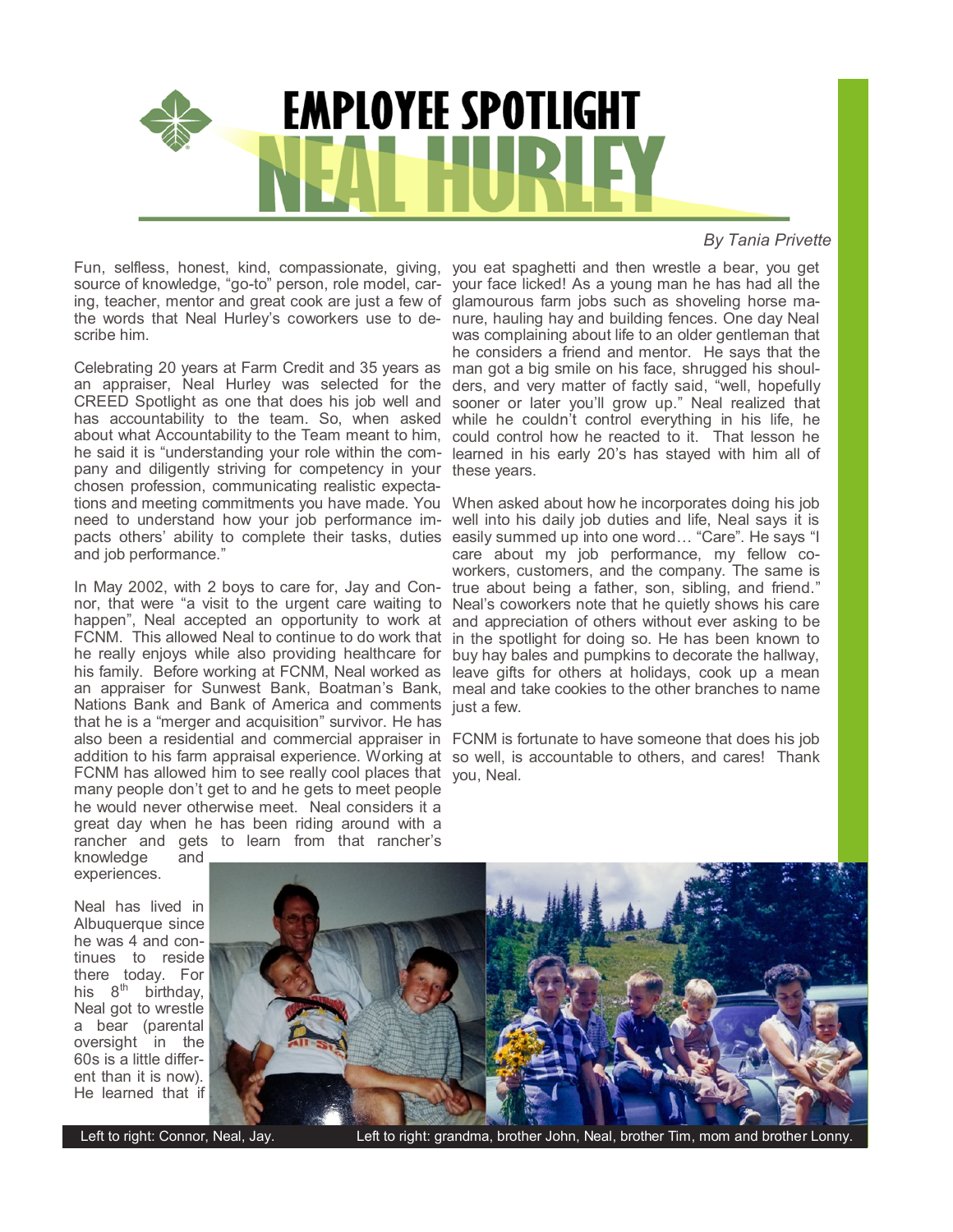### **Donation Supports Producers Impacted by New Mexico Wildfires**

CoBank, Farm Credit of New Mexico and American AgCredit contribute \$40,000 to Producer Relief Fund

Scientists say the Western United States is experiencing its [driest conditions in 1,200 years,](https://www.npr.org/2022/05/16/1098779996/new-mexico-wildfires-southwest-not-unprecedented) fueling an extreme, destructive fire season that threatens the people, communities and livestock of New Mexico. To support the agriculture community through this difficult time, CoBank, Farm Credit of New Mexico, and American AgCredit have partnered to contribute \$40,000 to [New Mexico](https://urldefense.com/v3/__https:/www.nmagriculture.org/__;!!F7mV_KfLrw!2_VgNNgY6MpPUeTSihu11XttPUbAurbbAia7bMsV16QBgHyCPMh-5sca6ZrbYNBuxvL02FfSpv6oxaQKSVhs9XMC$)  [Cattle Growers Association Producer Relief Fund](https://urldefense.com/v3/__https:/www.nmagriculture.org/__;!!F7mV_KfLrw!2_VgNNgY6MpPUeTSihu11XttPUbAurbbAia7bMsV16QBgHyCPMh-5sca6ZrbYNBuxvL02FfSpv6oxaQKSVhs9XMC$) (Producer Relief Fund).

The Producer Relief Fund purchases feed and infrastructure materials like panels and wire, for producers throughout New Mexico affected by natural disasters such as wildfire, snow storms and flooding. CoBank and Farm Credit of New Mexico helped established this fund in 2020 and, in addition to this donation, support it annually through **Sharing Success Dollars.** 

According to NMCGA President, Loren Patterson, "Animal agriculture is stressful enough for producers during the best of times, add the fury of Mother Nature or an unexpected disaster and the stress level for producers and families can become overwhelming. Producers have traditionally relied on the safety net associated with our State and Federal Agencies to address the impacts of storms and disasters but that help can come slow. New Mexico Cattle Grower's Producer Relief Fund was designed to address that situation. With funding in place and the years of experience held within our Executive Committee and Board of Directors, assistance can be targeted and swift. The

donations we received from our members, friends, the public, and Allied Industries is testament to the need and goals of our Producer Relief Fund. Many Thanks to CoBank, Farm Credit of New Mexico, and American AgCredit for the donation and support of our fund and helping producers across the state deal with those overwhelmingly stressful situations."

The donation will make a significant impact for those affected by wildfires and demonstrates Farm Credit's commitment to New Mexico agriculture. "We appreciate American AgCredit and CoBank's generosity," said Alan Feit, Farm Credit of New Mexico CEO. "We're particularly thankful for CoBank matching the combined total from Farm Credit of New Mexico and American AgCredit, which will help strengthen producer perseverance and resolve during this difficult time."

To ensure the purchases support the fund's mission, expenditures go through verifiable sources like the Emergency Operation Center 11, New Mexico Livestock Board and the Extension Service. If you're interested in supporting the Producer Relief Fund, visit [www.nmagriculture.org](https://urldefense.com/v3/__https:/www.nmagriculture.org/__;!!F7mV_KfLrw!2_VgNNgY6MpPUeTSihu11XttPUbAurbbAia7bMsV16QBgHyCPMh-5sca6ZrbYNBuxvL02FfSpv6oxaQKSVhs9XMC$) to learn how to contribute monetary donations, supplies, or volunteer time. –

Learn more about CoBank [www.cobank.com](https://urldefense.com/v3/__http:/www.cobank.com/__;!!F7mV_KfLrw!2_VgNNgY6MpPUeTSihu11XttPUbAurbbAia7bMsV16QBgHyCPMh-5sca6ZrbYNBuxvL02FfSpv6oxaQKSYvLA6Gn$) Farm Credit of New Mexico [www.farmcreditnm.com](https://farmcreditnm.com/) and American AgCredit [www.agloan.com](https://urldefense.com/v3/__http:/www.agloan.com/__;!!F7mV_KfLrw!2_VgNNgY6MpPUeTSihu11XttPUbAurbbAia7bMsV16QBgHyCPMh-5sca6ZrbYNBuxvL02FfSpv6oxaQKSffbo_Jn$)

# **Whistleblower Program**

The Audit Committee of Farm Credit of New Mexico has established a Whistleblower Program to receive anonymous and confidential reports from employees, stockholders, or vendors pertaining to fraud, inappropriate behavior, misconduct, or unethical business practices related to accounting, reporting accuracy, internal controls, or identified audit issues by Association employees. The program provides for the confidential, anonymous reporting of concerns. Reports can be filed online at https://www.lighthouse-services.com/ farmcreditnm. Additional information is also located on the Association website www.farmcreditnm.com click on Whistleblower on the bottom of the homepage.